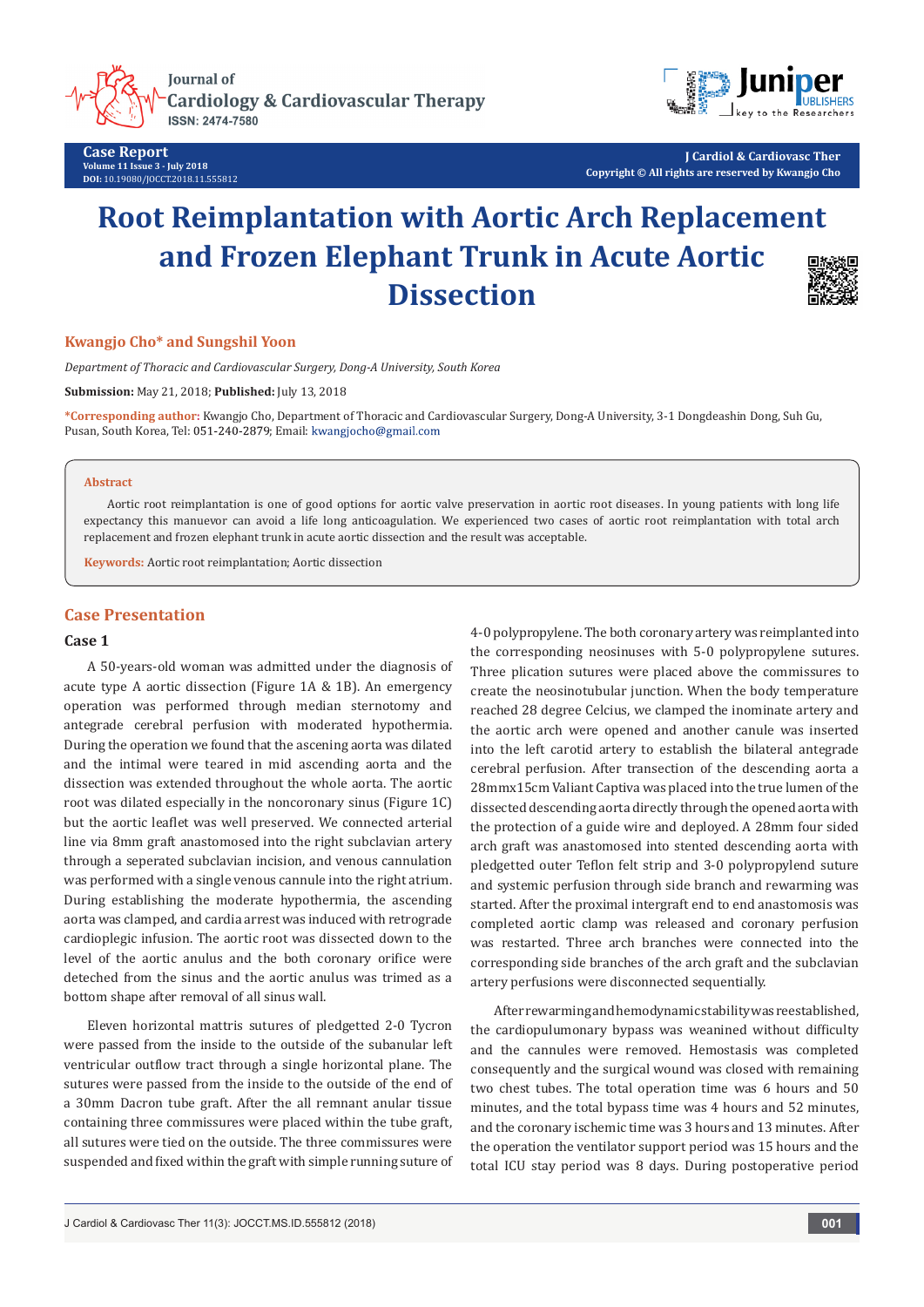the patient developed pericardial effusion which was subsided with pericardiocentesis and AV block without clinical symptoms, which needed some period for recovery. The patient discharged on 30 day after the surgery because of the AV block and followed

up at our out patient clinic. Following study with CT angiogram and echocardiogram, there were no aortic regurgetation and only distal abdominal aorta remained dissection without dilatation (Figure 1D).



## **Case 2**

A 39-year-old man was admitted with complaints of a sudden onset back pain. CT scan showed acute type B aortic dissection with anuloaortic ectasia (Figure 2A & 2B) and the echocardiogram showed severe to moderate aortic regurgetation. The patient showed Marfanoid appearance. We planed an elective total surgical correction for the lesions at once. Most of the operative procedures were performed similar to the first case. During the operation, we found that the aortic root was dilated severly and there was a transverse intimal tear within the aortic root, so we concluded that the anuloaortic ectasia was resulted from a focal chronic aortic root dissection. There was a small artery originated from aortic arch between the left carotid artery and the left subclavian artery, that was the left vertebral artery and the artery was connected to the left subclavian artery side by side and than anastomosed to the most distal side branch of aortic graft. The subanular horizontal mattris sutures were made with 14 pledgetted 2-0 Tycrons and the root were replaced with 30mm tube graft. The distal aorta was transected between the left carotid artery and the left subclavian artery after division and ligation of the origin of the left subclavian artery. The dissection was started distal to the origin of the left subclavian artery so the 28mmx15cm Valiant Captiva stent graft covered from the nondissected normal arch segment to the distal dissected descending aorta. The arch was replaced with 28mm four sided arch graft with the same previous maneuver. The total operative time was 6 hours and 18 minutes, and total by pass time was 4 hours and 43 minutes, and the coronary ischemic time was 3 hours and 3 minutes. After the operation the ventilator support period was 16 hours and total ICU stay period was 5 days. After 12 days of the operation the patient discharged without any complications. We checked CT angiogram and Echocardiogram and there were no aortic regurgitation and no abnormality in graft (Figure 2C).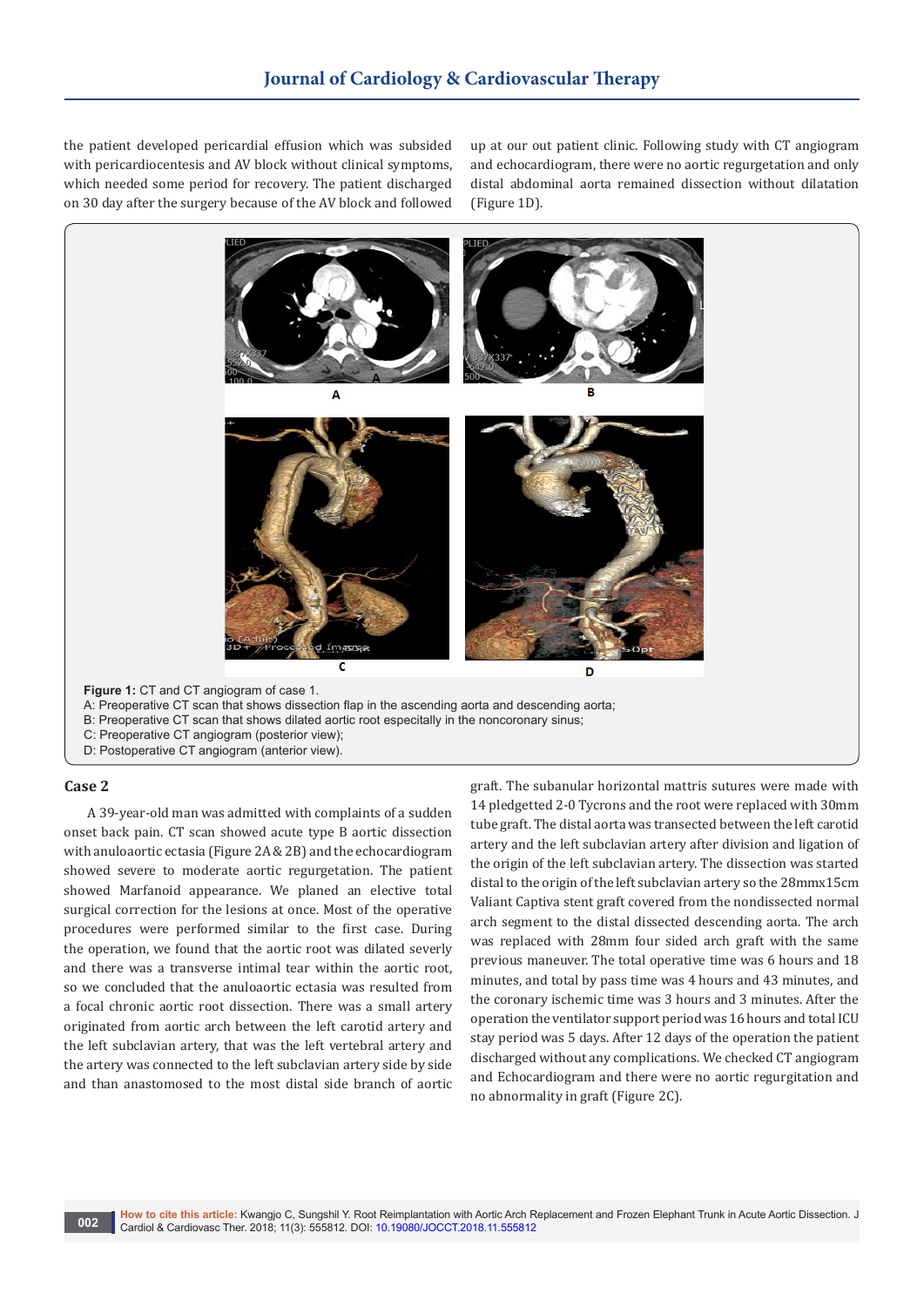

## **Discussion**

In most acute aortic dissection, the aortic root procedures are not needed. But when the root dilatation is combined with acute aortic dissection, the supracommissural aortic replacement only will not be the promising long term result and end up redo operations. That will be obvious especially in young Marfan syndrome. Actually, there has been controversy in the root corection of the acute aortic dissection [1]. In acute phase of aortic dissection the main goal of the surgery is life saving. A complex procedure with long operative time will be a risk factor of surgical bleeding and result in surgical mortality in acute dissection situation. The aortic root replacement with composited valved graft had been applied frequently in such pathology but it has disadvantages of lifelong anticoagulation. We already reported our exprience about the root replacement with composited graft [2] and the result in acute aortic dissection was not so satisfactory. David [3] reported first the valve sparing root reimplantation procedure and the procedure has been applied world widely to aortic root aneurysm and ascending aortic aneurysm associated with aortic valve insufficiency. That procedure also has been applied in acute aortic dissection combined with root dilatation especially in young Marfan patients [4]. The long-term outcome of the procedure has been excellent in most reports, and even in acute aortic dissection the root reimplantation procedure showed quite safe and endurable results [5].

The authors have experienced a case of redo Bentall operation due to root pseudoaneurysm after superacommissural aortic replacement in annuloaortic ectasia with acute type A aortic dissecion. So we planned aortic root reimplantation with aortic replacement in aortic dilatation combined acute aortic dissection. The first case was a typical aortic root dilatation combined acute type A aortic dissection. According to our eletrophysiologic study the AV block developed after the operation turned out from His bundle injury, that will need permenant pacemaker insertion in near future even though the patient dosenot complaint any symptoms.

The second case was chronic aortic root dissection which caused the anuloaortic ectasia and aortic regurgetation and acute type B aortic dissection was superimposed. In most acute type B aortic dissection doesnot need surgical correction in their acute phase. But in this case recently developed dyspnea due to pulmonary edema from aortic regurgetation that needed surgical treatment. And the patient was a young Marfan syndrome and needed no remnant aortic tissue that will cause redilatation. So, we planned total correction of chronic aortic root problme and distal acute aortic dissection simultaneously and the result was successful.

#### **References**

- 1. [Tirione ED, Miller DC, Mitchell RS \(2003\) Acute type A aortic](https://www.ncbi.nlm.nih.gov/pubmed/14688716)  [dissection complicated by aortic regurgitation: Composite valve graft](https://www.ncbi.nlm.nih.gov/pubmed/14688716)  [versus separate valve graft versus conservative valve repair. J Thorac](https://www.ncbi.nlm.nih.gov/pubmed/14688716)  [Cardiovasc Surg 126\(6\): 1978-1985.](https://www.ncbi.nlm.nih.gov/pubmed/14688716)
- 2. [Park KJ, Woo JS, Cho GJ, Bang JH, Jeong SS \(2010\) Clinical study of](http://www.kjtcvs.org/journal/view.html?volume=43&number=3&spage=260&year=2010)  [composite valve graft replacement of the aortic root. Korean J Thorac](http://www.kjtcvs.org/journal/view.html?volume=43&number=3&spage=260&year=2010)  [Cardiovasc Surg 43\(3\): 260-265.](http://www.kjtcvs.org/journal/view.html?volume=43&number=3&spage=260&year=2010)